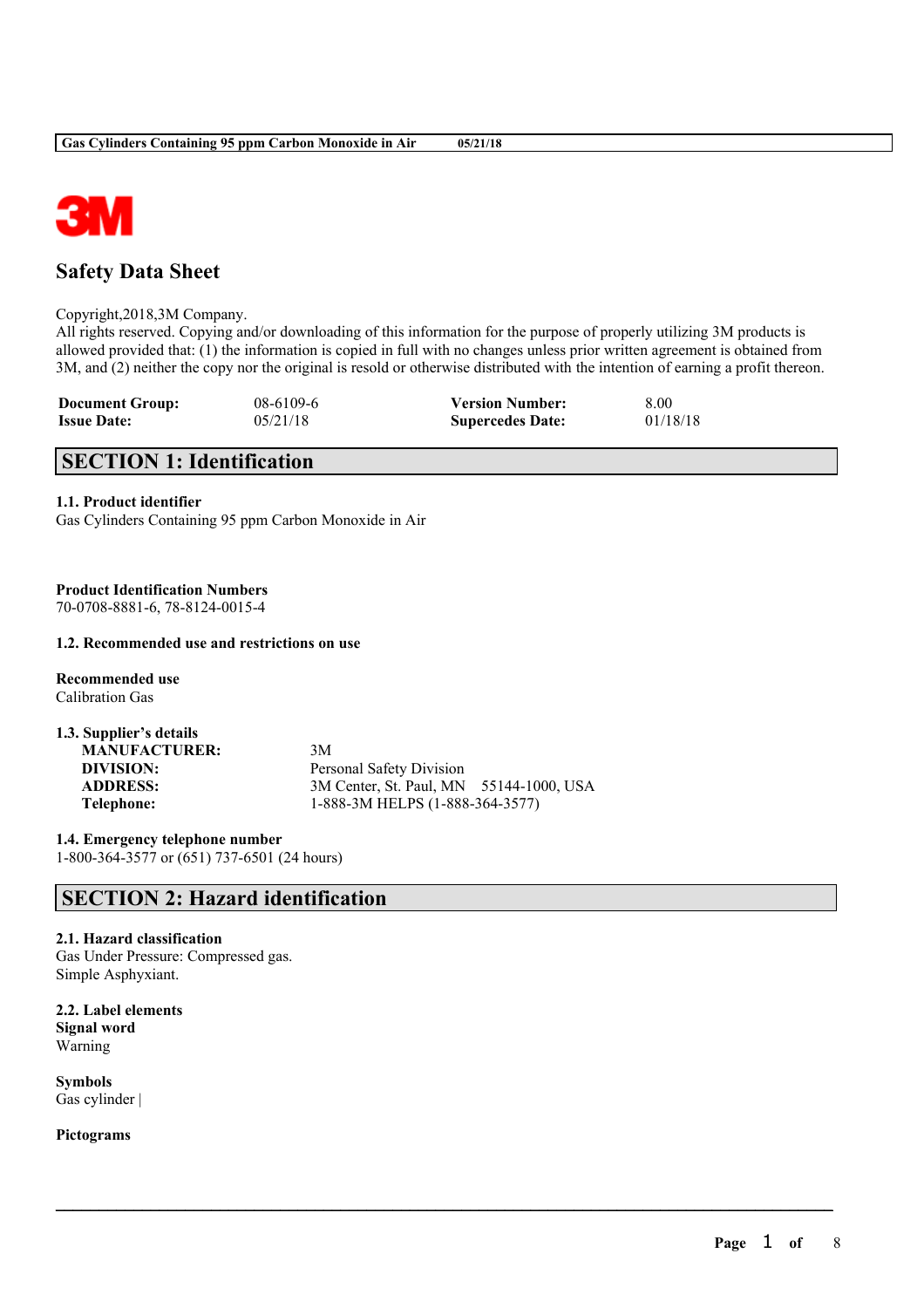



**Hazard Statements** Contains gas under pressure; may explode if heated.

May displace oxygen and cause rapid suffocation.

### **Precautionary Statements**

#### **Storage:**

Protect from sunlight. Store in a well-ventilated place.

## **SECTION 3: Composition/information on ingredients**

| Ingredient             | C.A.S. No. | $\%$ by Wt               |
|------------------------|------------|--------------------------|
| <b>NITROGEN</b>        | 17727-37-9 | 76.465 - 80.46 Trade     |
|                        |            | Secret *                 |
| <b>OXYGEN</b>          | 17782-44-7 | 19.5 - 23.5 Trade Secret |
|                        |            |                          |
| <b>CARBON MONOXIDE</b> | $630-08-0$ | $0.0035 - 0.04$ Trade    |
|                        |            | Secret *                 |

\*The specific chemical identity and/or exact percentage (concentration) of this composition has been withheld as a trade secret.

## **SECTION 4: First aid measures**

#### **4.1. Description of first aid measures**

#### **Inhalation:**

Remove person to fresh air. If you feel unwell, get medical attention.

## **Skin Contact:**

No need for first aid is anticipated.

#### **Eye Contact:**

Flush with large amounts of water. Remove contact lenses if easy to do. Continue rinsing. If signs/symptoms persist, get medical attention.

 $\mathcal{L}_\mathcal{L} = \mathcal{L}_\mathcal{L} = \mathcal{L}_\mathcal{L} = \mathcal{L}_\mathcal{L} = \mathcal{L}_\mathcal{L} = \mathcal{L}_\mathcal{L} = \mathcal{L}_\mathcal{L} = \mathcal{L}_\mathcal{L} = \mathcal{L}_\mathcal{L} = \mathcal{L}_\mathcal{L} = \mathcal{L}_\mathcal{L} = \mathcal{L}_\mathcal{L} = \mathcal{L}_\mathcal{L} = \mathcal{L}_\mathcal{L} = \mathcal{L}_\mathcal{L} = \mathcal{L}_\mathcal{L} = \mathcal{L}_\mathcal{L}$ 

### **If Swallowed:**

No need for first aid is anticipated.

#### **4.2. Most important symptoms and effects, both acute and delayed**

See Section 11.1. Information on toxicological effects.

### **4.3. Indication of any immediate medical attention and special treatment required** Not applicable

# **SECTION 5: Fire-fighting measures**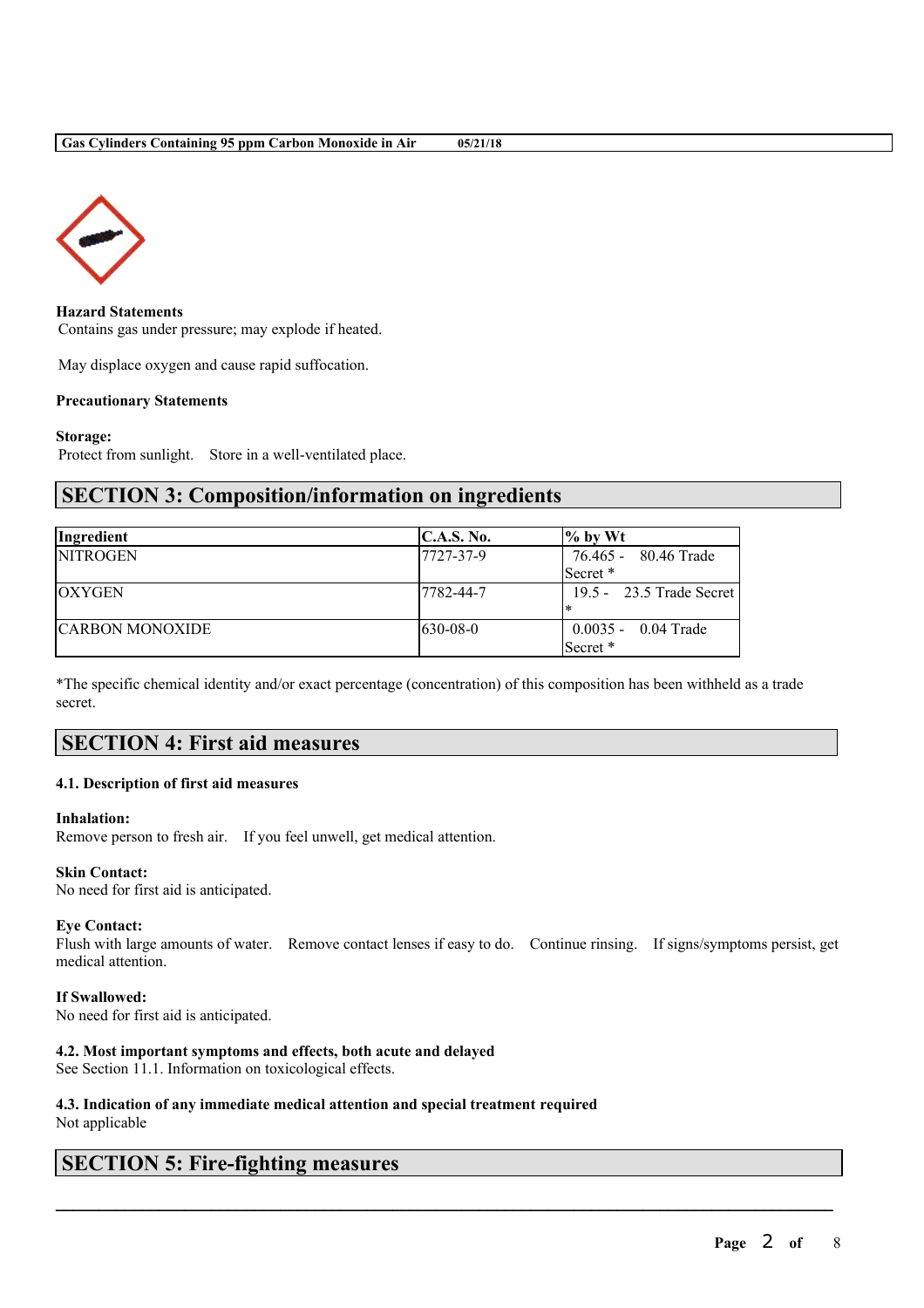## **5.1. Suitable extinguishing media**

Material will not burn. Use a fire fighting agent suitable for the surrounding fire.

### **5.2. Special hazards arising from the substance or mixture**

None inherent in this product.

## **5.3. Special protective actions for fire-fighters**

No special protective actions for fire-fighters are anticipated.

## **SECTION 6: Accidental release measures**

### **6.1. Personal precautions, protective equipment and emergency procedures**

Evacuate area. Ventilate the area with fresh air. For large spill, or spills in confined spaces, provide mechanical ventilation to disperse or exhaust vapors, in accordance with good industrial hygiene practice. Refer to other sections of this SDS for information regarding physical and health hazards, respiratory protection, ventilation, and personal protective equipment.

## **6.2. Environmental precautions**

Avoid release to the environment.

## **6.3. Methods and material for containment and cleaning up**

If possible, seal leaking container. Place leaking containers in a well-ventilated area, preferably an operating exhaust hood, or if necessary outdoors on an impermeable surface until appropriate packaging for the leaking container or its contents is available. Place in a closed container approved for transportation by appropriate authorities. Dispose of collected material as soon as possible in accordance with applicable local/regional/national/international regulations.

# **SECTION 7: Handling and storage**

## **7.1. Precautions for safe handling**

For industrial or professional use only. Do not use in a confined area with minimal air exchange. Do not breathe dust/fume/gas/mist/vapors/spray. Do not eat, drink or smoke when using this product. Wash thoroughly after handling.

## **7.2. Conditions for safe storage including any incompatibilities**

Protect from sunlight. Store in a well-ventilated place. Store away from heat.

# **SECTION 8: Exposure controls/personal protection**

### **8.1. Control parameters**

#### **Occupational exposure limits**

If a component is disclosed in section 3 but does not appear in the table below, an occupational exposure limit is not available for the component.

| Ingredient             | $\mathsf{IC.A.S.}\$ No. | Agency       | Limit type                    | <b>Additional Comments</b> |
|------------------------|-------------------------|--------------|-------------------------------|----------------------------|
| <b>CARBON MONOXIDE</b> | $630 - 08 - 0$          | <b>ACGIH</b> | TWA:25 ppm                    |                            |
| <b>CARBON MONOXIDE</b> | $630 - 08 - 0$          | IOSHA        | $\text{TWA:55 mg/m3(50 ppm)}$ |                            |

 $\mathcal{L}_\mathcal{L} = \mathcal{L}_\mathcal{L} = \mathcal{L}_\mathcal{L} = \mathcal{L}_\mathcal{L} = \mathcal{L}_\mathcal{L} = \mathcal{L}_\mathcal{L} = \mathcal{L}_\mathcal{L} = \mathcal{L}_\mathcal{L} = \mathcal{L}_\mathcal{L} = \mathcal{L}_\mathcal{L} = \mathcal{L}_\mathcal{L} = \mathcal{L}_\mathcal{L} = \mathcal{L}_\mathcal{L} = \mathcal{L}_\mathcal{L} = \mathcal{L}_\mathcal{L} = \mathcal{L}_\mathcal{L} = \mathcal{L}_\mathcal{L}$ 

ACGIH : American Conference of Governmental Industrial Hygienists

AIHA : American Industrial Hygiene Association

CMRG : Chemical Manufacturer's Recommended Guidelines

OSHA : United States Department of Labor - Occupational Safety and Health Administration

TWA: Time-Weighted-Average

STEL: Short Term Exposure Limit

CEIL: Ceiling

#### **8.2. Exposure controls**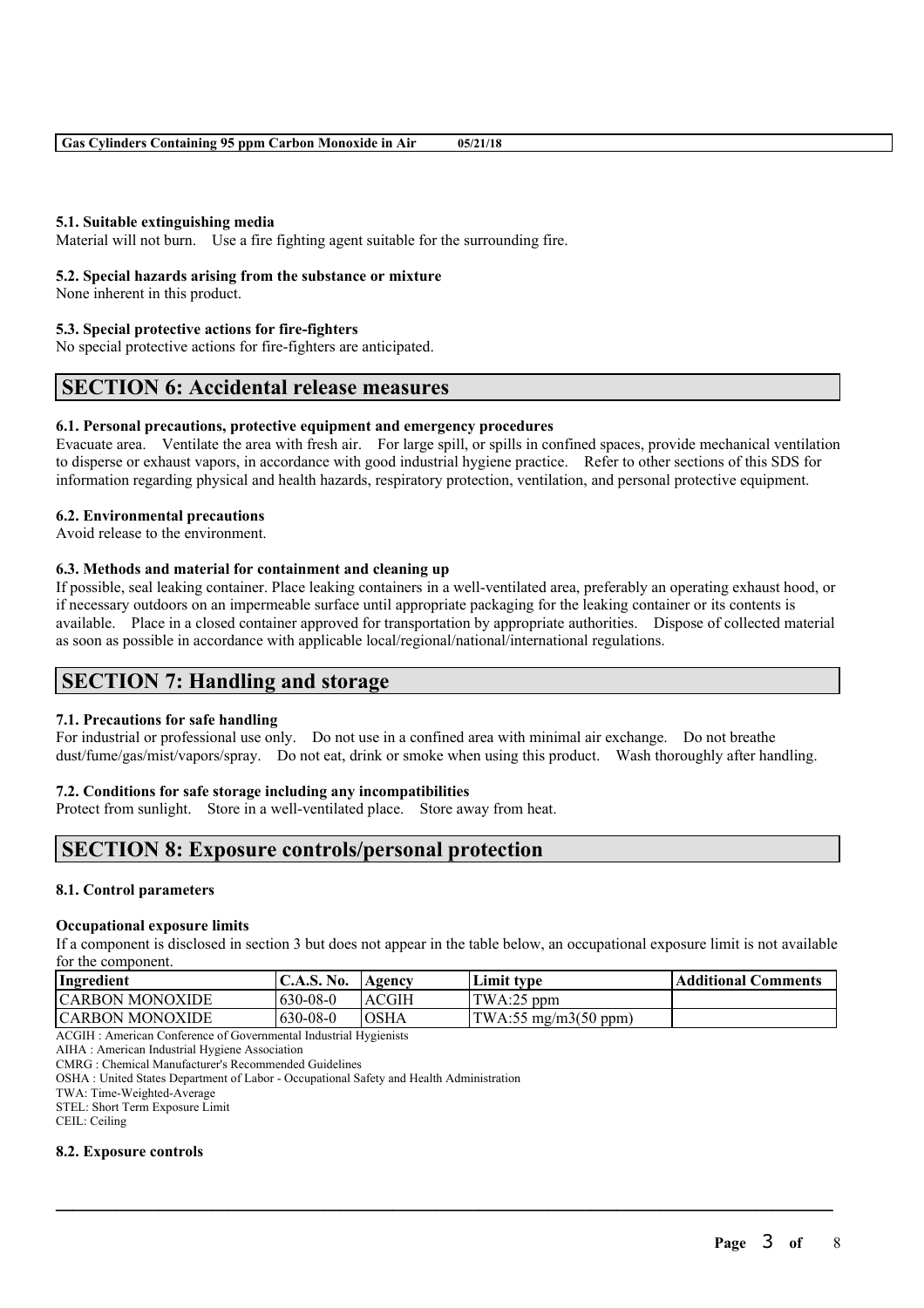| <b>Gas Cylinders Containing 95 ppm Carbon Monoxide in Air</b><br>05/21/18 |  |
|---------------------------------------------------------------------------|--|
|---------------------------------------------------------------------------|--|

#### **8.2.1. Engineering controls**

Do not remain in area where available oxygen may be reduced. Use general dilution ventilation and/or local exhaust ventilation to control airborne exposures to below relevant Exposure Limits and/or control dust/fume/gas/mist/vapors/spray. If ventilation is not adequate, use respiratory protection equipment.

## **8.2.2. Personal protective equipment (PPE)**

#### **Eye/face protection**

Select and use eye/face protection to prevent contact based on the results of an exposure assessment. The following eye/face protection(s) are recommended: Safety Glasses with side shields

#### **Skin/hand protection**

No protective gloves required.

### **Respiratory protection**

None required.

# **SECTION 9: Physical and chemical properties**

## **9.1. Information on basic physical and chemical properties**

| <b>General Physical Form:</b>             | Gas                                                         |
|-------------------------------------------|-------------------------------------------------------------|
| <b>Specific Physical Form:</b>            | Compressed Gas Cylinder under pressure (typically 240 -1000 |
|                                           | psig)                                                       |
| Odor, Color, Grade:                       | Compressed gas. Carbon Monoxide is colorless and odorless.  |
| <b>Odor threshold</b>                     | No Data Available                                           |
| pН                                        | Not Applicable                                              |
| <b>Melting point</b>                      | Not Applicable                                              |
| <b>Boiling Point</b>                      | $-317.8$ °F                                                 |
| <b>Flash Point</b>                        | No flash point                                              |
| <b>Evaporation rate</b>                   | Not Applicable                                              |
| <b>Flammability (solid, gas)</b>          | Not Classified                                              |
| <b>Flammable Limits(LEL)</b>              | Not Applicable                                              |
| <b>Flammable Limits(UEL)</b>              | Not Applicable                                              |
| <b>Vapor Pressure</b>                     | Not Applicable                                              |
| <b>Vapor Density</b>                      | 1.00 $[RefStd:AIR=1]$                                       |
| <b>Density</b>                            | $1.28$ g/l                                                  |
| <b>Specific Gravity</b>                   | No Data Available                                           |
| <b>Solubility In Water</b>                | Not Applicable                                              |
| Solubility- non-water                     | No Data Available                                           |
| Partition coefficient: n-octanol/water    | No Data Available                                           |
| <b>Autoignition temperature</b>           | Not Applicable                                              |
| <b>Decomposition temperature</b>          | Not Applicable                                              |
| <b>Viscosity</b>                          | Not Applicable                                              |
| <b>Volatile Organic Compounds</b>         | Not Applicable                                              |
| <b>Percent volatile</b>                   | $100\%$                                                     |
| <b>VOC Less H2O &amp; Exempt Solvents</b> | Not Applicable                                              |
|                                           |                                                             |

# **SECTION 10: Stability and reactivity**

#### **10.1. Reactivity**

This material may be reactive with certain agents under certain conditions - see the remaining headings in this section.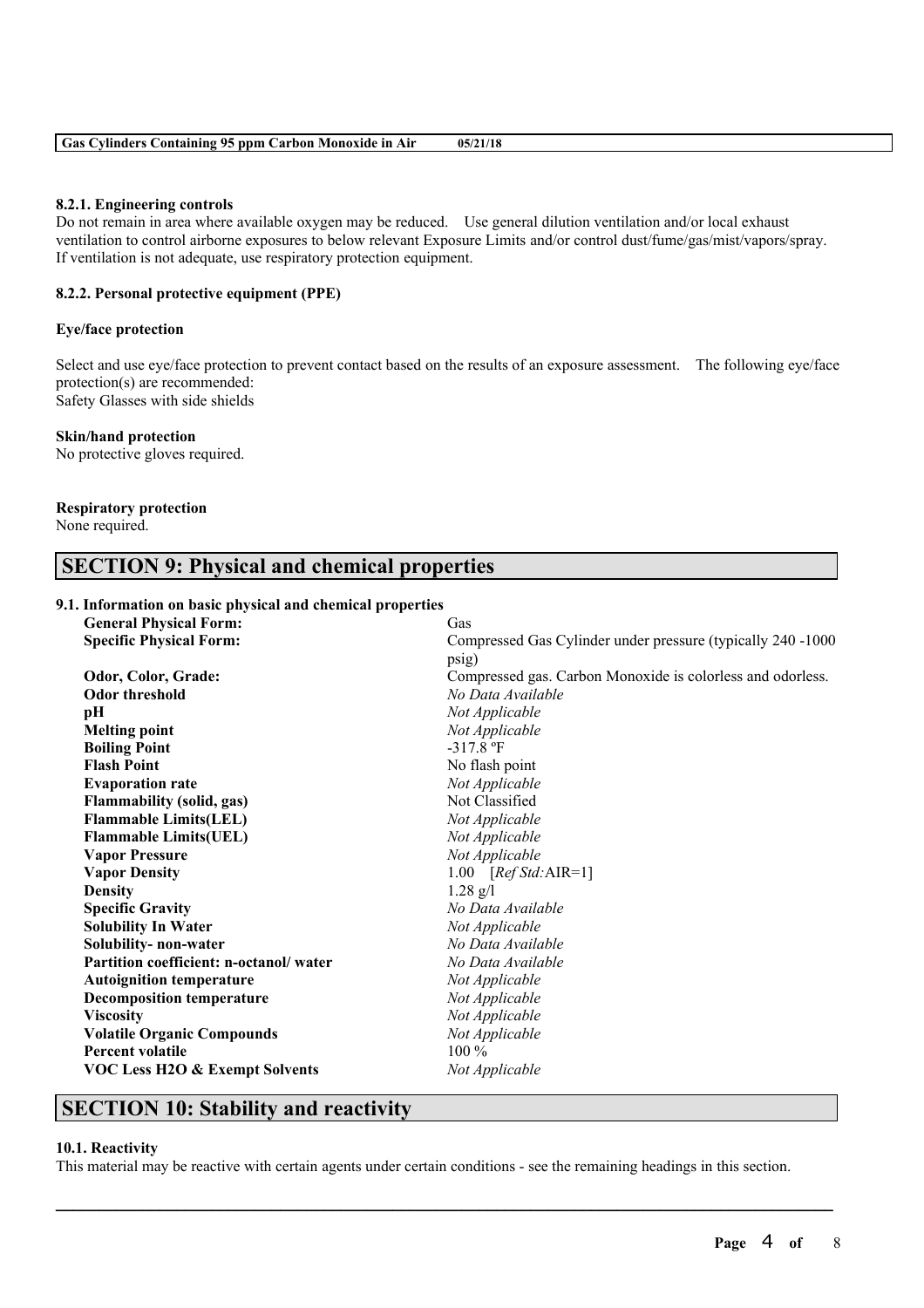**10.2. Chemical stability** Stable.

**10.3. Possibility of hazardous reactions**

Hazardous polymerization will not occur.

**10.4. Conditions to avoid** Heat

**10.5. Incompatible materials** None known.

**10.6. Hazardous decomposition products Substance Condition** None known. Not Specified

# **SECTION 11: Toxicological information**

The information below may not be consistent with the material classification in Section 2 if specific ingredient **classifications are mandated by a competent authority. In addition, toxicological data on ingredients may not be** reflected in the material classification and/or the signs and symptoms of exposure, because an ingredient may be present below the threshold for labeling, an ingredient may not be available for exposure, or the data may not be **relevant to the material as a whole.**

**11.1. Information on Toxicological effects**

**Signs and Symptoms of Exposure**

Based on test data and/or information on the components, this material may produce the following health effects:

## **Inhalation:**

Intentional concentration and inhalation may be harmful or fatal.

Simple Asphyxiation: Signs/symptoms may include increased heart rate, rapid respirations, drowsiness, headache, incoordination, altered judgement, nausea, vomiting, lethargy, seizures, coma, and may be fatal.

#### **Skin Contact:**

Contact with the skin during product use is not expected to result in significant irritation.

#### **Eye Contact:**

Contact with the eyes during product use is not expected to result in significant irritation.

#### **Ingestion:**

No known health effects.

### **Toxicological Data**

If a component is disclosed in section 3 but does not appear in a table below, either no data are available for that endpoint or the data are not sufficient for classification.

### **Acute Toxicity**

| . .<br>Name         | Koute         | $\sim$<br><b>Species</b> | <b>WY 1</b><br>Value                                 |
|---------------------|---------------|--------------------------|------------------------------------------------------|
| l product<br>Overal | Inhalation-   |                          | $50,000$ ppm<br>No data available; calculated<br>AIE |
|                     | Gas(·<br>4 hr |                          |                                                      |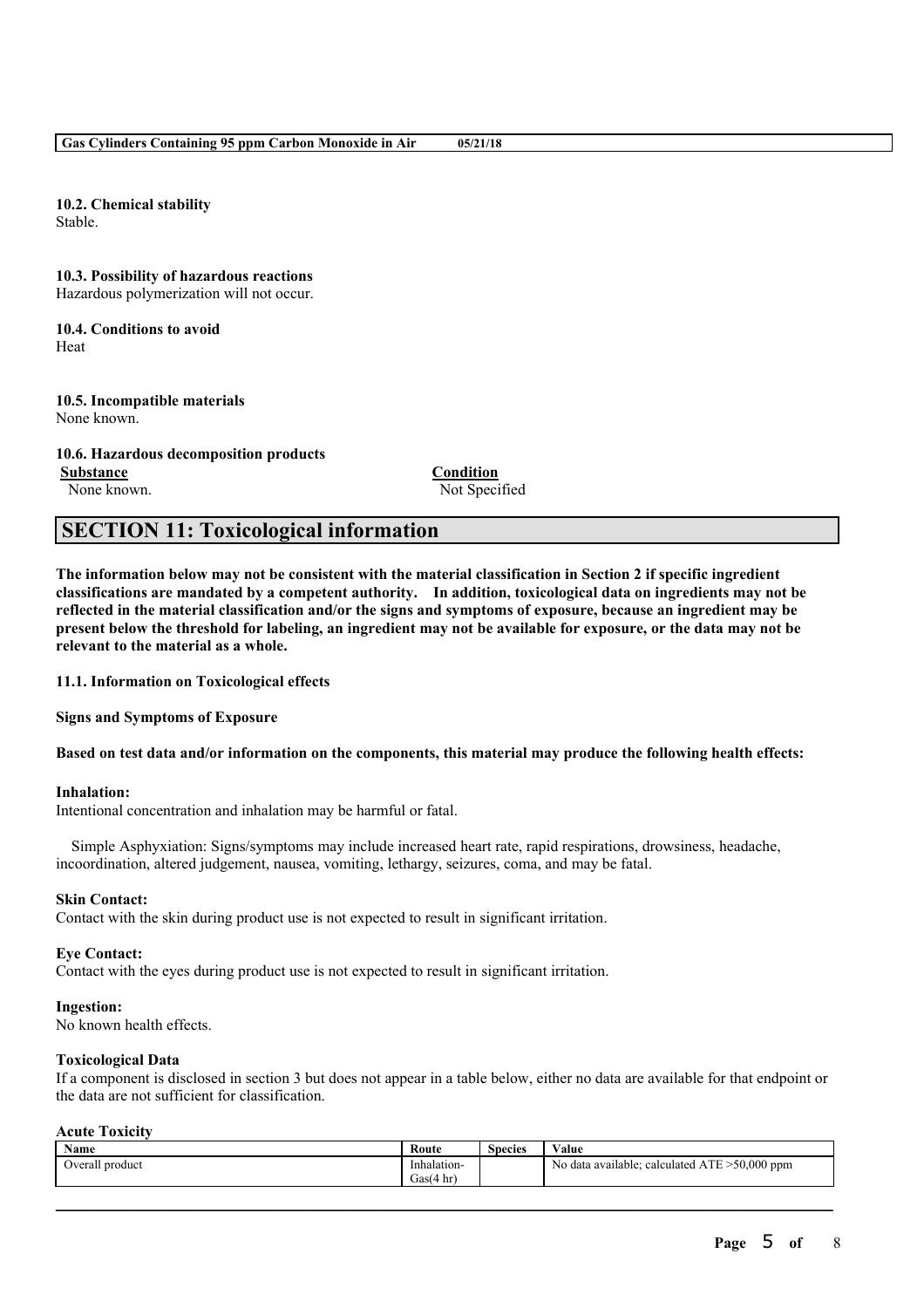### **Gas Cylinders Containing 95 ppm Carbon Monoxide in Air 05/21/18**

| <b>NITROGEN</b>        | Dermal                   | LD50 estimated to be $> 5,000$ mg/kg |
|------------------------|--------------------------|--------------------------------------|
| <b>NITROGEN</b>        | Inhalation-<br>Gas       | LC50 estimated to be $> 50,000$ ppm  |
| <b>NITROGEN</b>        | Ingestion                | LD50 estimated to be $> 5,000$ mg/kg |
| <b>OXYGEN</b>          | Dermal                   | estimated to be $> 5,000$ mg/kg      |
| <b>OXYGEN</b>          | Inhalation-<br>Dust/Mist | estimated to be $> 12.5$ mg/l        |
| <b>OXYGEN</b>          | Inhalation-<br>Vapor     | estimated to be $>$ 50 mg/l          |
| <b>OXYGEN</b>          | Ingestion                | estimated to be $> 5,000$ mg/kg      |
| <b>CARBON MONOXIDE</b> | Dermal                   | estimated to be $> 5,000$ mg/kg      |
| <b>CARBON MONOXIDE</b> | Inhalation-<br>Dust/Mist | estimated to be $> 12.5$ mg/l        |
| <b>CARBON MONOXIDE</b> | Inhalation-<br>Vapor     | estimated to be $> 50$ mg/l          |
| <b>CARBON MONOXIDE</b> | Ingestion                | estimated to be $> 5,000$ mg/kg      |

 $ATE = acute$  toxicity estimate

## **Skin Corrosion/Irritation**

| Name     | <b>Species</b>   | Value                     |
|----------|------------------|---------------------------|
| NITROGEN | Professio<br>nal | No significant irritation |
|          | judgeme<br>nt    |                           |

## **Serious Eye Damage/Irritation**

| Name            | <b>Species</b>                    | Value                     |
|-----------------|-----------------------------------|---------------------------|
| <b>NITROGEN</b> | Professio<br>nal<br>judgeme<br>nt | No significant irritation |

#### **Skin Sensitization**

For the component/components, either no data are currently available or the data are not sufficient for classification.

#### **Respiratory Sensitization**

For the component/components, either no data are currently available or the data are not sufficient for classification.

#### **Germ Cell Mutagenicity**

For the component/components, either no data are currently available or the data are not sufficient for classification.

#### **Carcinogenicity**

For the component/components, either no data are currently available or the data are not sufficient for classification.

#### **Reproductive Toxicity**

## **Reproductive and/or Developmental Effects**

For the component/components, either no data are currently available or the data are not sufficient for classification.

## **Target Organ(s)**

#### **Specific Target Organ Toxicity - single exposure**

For the component/components, either no data are currently available or the data are not sufficient for classification.

#### **Specific Target Organ Toxicity - repeated exposure**

For the component/components, either no data are currently available or the data are not sufficient for classification.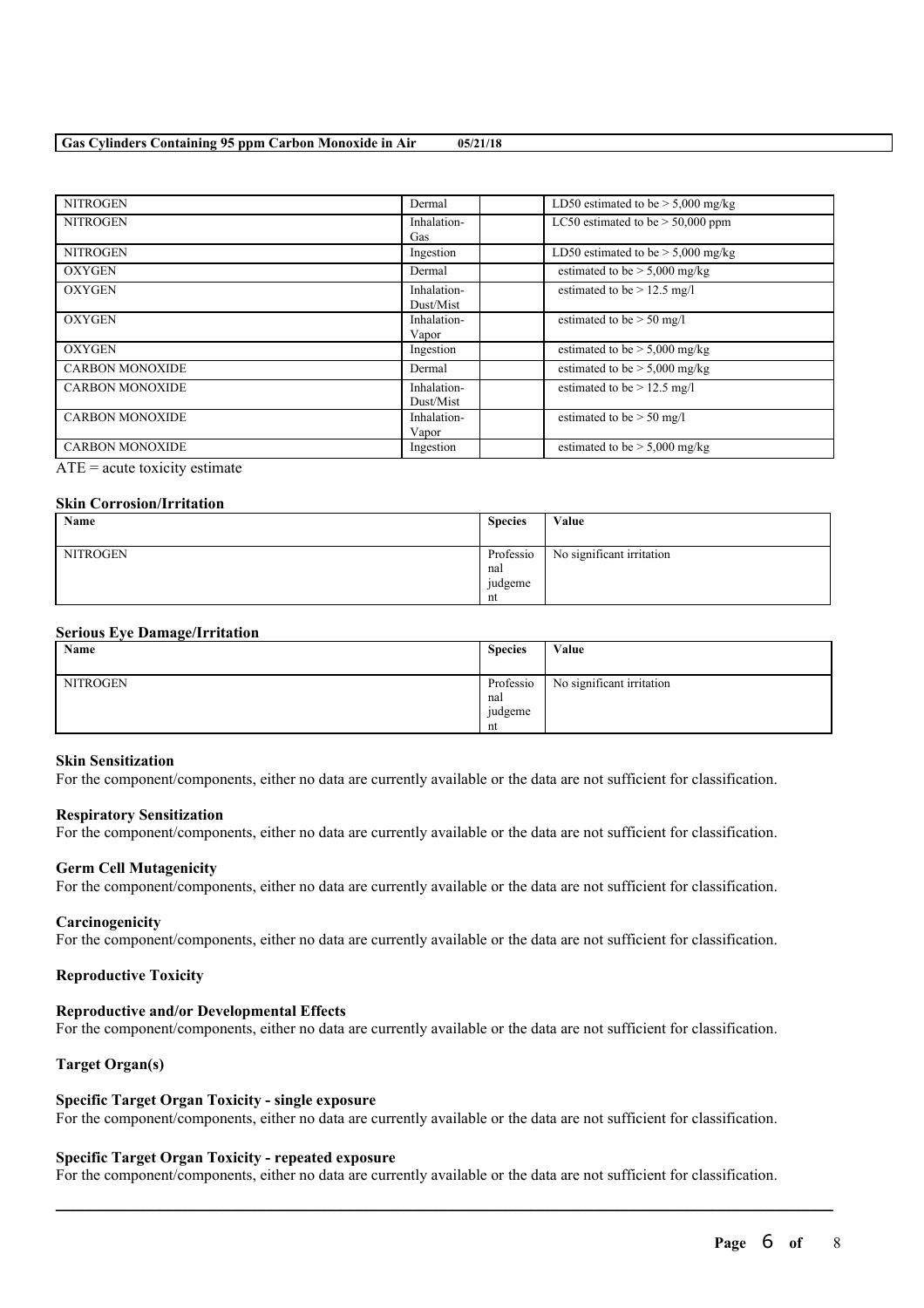## **Aspiration Hazard**

For the component/components, either no data are currently available or the data are not sufficient for classification.

## Please contact the address or phone number listed on the first page of the SDS for additional toxicological information **on this material and/or its components.**

## **SECTION 12: Ecological information**

#### **Ecotoxicological information**

Please contact the address or phone number listed on the first page of the SDS for additional ecotoxicological information on this material and/or its components.

### **Chemical fate information**

Please contact the address or phone number listed on the first page of the SDS for additional chemical fate information on this material and/or its components.

## **SECTION 13: Disposal considerations**

#### **13.1. Disposal methods**

Dispose of contents/ container in accordance with the local/regional/national/international regulations.

Prior to disposal, consult all applicable authorities and regulations to insure proper classification. Product may be released to the atmosphere. Dispose of waste product in a permitted industrial waste facility. As a disposal alternative, incinerate in a permitted waste incineration facility. Proper destruction may require the use of additional fuel during incineration processes. The facility should be equipped to handle gaseous waste. Empty and clean product containers may be disposed as nonhazardous waste. Consult your specific regulations and service providers to determine available options and requirements.

## **EPA Hazardous Waste Number (RCRA):** Not regulated

## **SECTION 14: Transport Information**

For Transport Information, please visit http://3M.com/Transportinfo or call 1-800-364-3577 or 651-737-6501.

# **SECTION 15: Regulatory information**

#### **15.1. US Federal Regulations**

Contact 3M for more information.

#### **EPCRA 311/312 Hazard Classifications:**

## **Physical Hazards**

Gas under pressure

## **Health Hazards**

Simple Asphyxiant

#### **15.2. State Regulations**

Contact 3M for more information.

### **15.3. Chemical Inventories**

The components of this product are in compliance with the new substance notification requirements of CEPA.